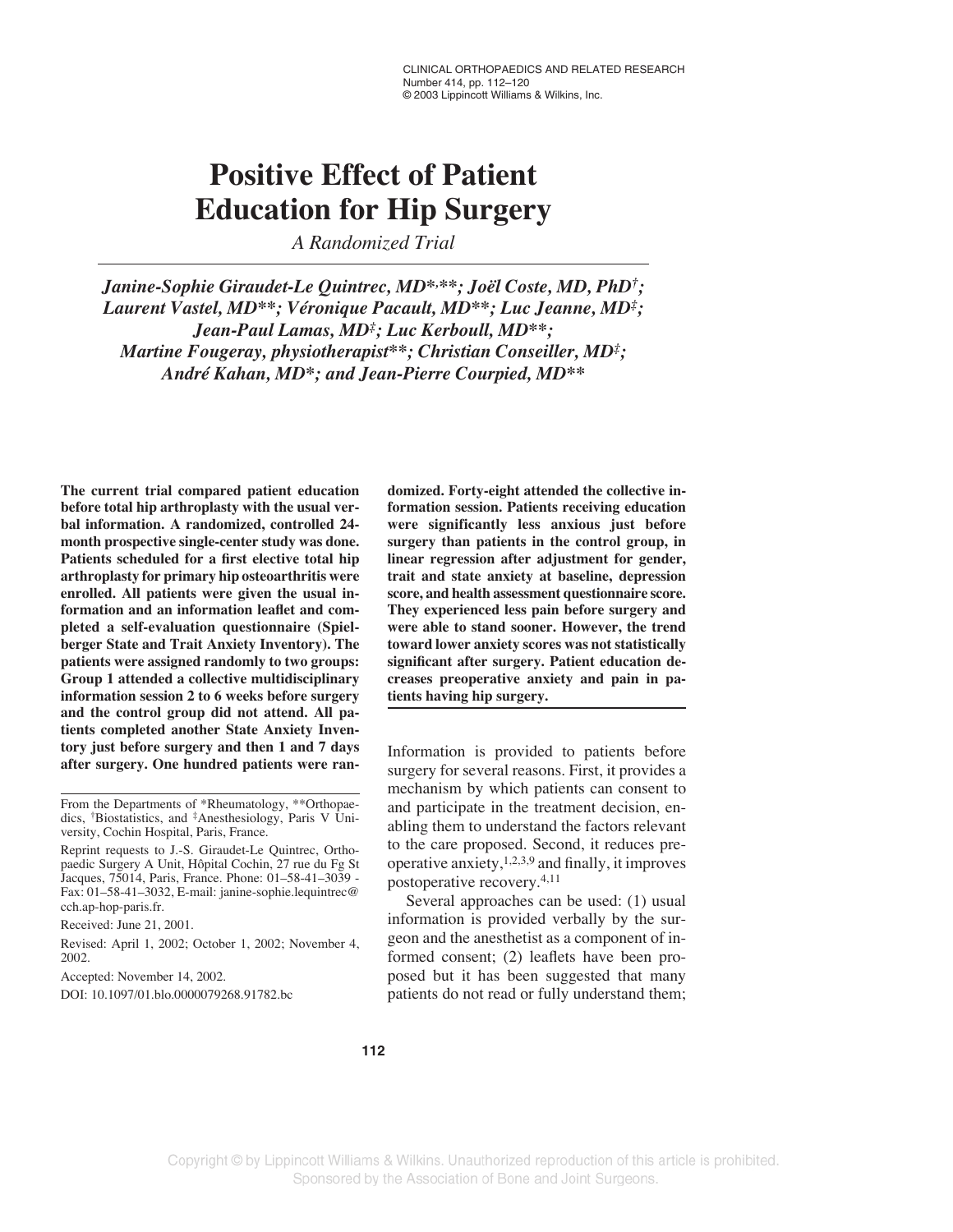(3) videos or audiocassettes may provide better compliance, but this approach does not allow discussion and interactivity, so misunderstandings may not be clarified; (4) collective multidisciplinary information sessions in which doctors provide information to a small group of patients provide the possibility of interactive discussion.<sup>6</sup> It is thought by some that providing extra information, particularly about risks and complications, may cause patients undue anxiety.5,10,18 There is also evidence that the opposite may be true. $1,3,12$ 

The current trial compared the impact of a collective multidisciplinary standardized information session with that of the usual verbal information on preoperative and postoperative anxiety of patients scheduled to have a total hip arthroplasty.

## **MATERIALS AND METHODS**

#### **Study Design**

A randomized single-center controlled trial was done in a teaching hospital in Paris.

#### **Participants**

Between September 1997 and December 1999, consecutive patients scheduled for total hip arthroplasty were considered for enrollment in the trial. The inclusion criterion for randomization was a first elective total hip arthroplasty for primary hip osteoarthritis.

Exclusion criteria were: secondary osteoarthritis or another disease of the hip, age older than 80 years, an American Society of Anesthesiologists (ASA) physical status greater than 2 (Classification system according to the American Society of Anesthesiologists:  $1 = a$  normal healthy patient,  $2 = a$ patient with mild systemic disease,  $3 = a$  patient with severe systemic disease,  $4 = a$  patient with a severe systemic disease that is constant threat to life,  $5 = a$  patient who is moribund and not expected to survive without the operation, and  $6 = a$ patient declared brain-dead whose organs are being removed for donor purposes),19 a Montgomery and Aasberg Depression Rating scale13 greater than 30 (it seemed important to select an homogeneous group of patients with the same disease, and the same physical and mental status), an inability to understand French, sight impairment, and living far

from Paris. Patients were screened after surgical consultation and before their appointment with the anesthetist, approximately 8 weeks before surgery. Informed consent for participation in the trial was obtained and the trial was approved by the ethics committee of the authors' institution.

#### **Assignment**

Patients were assigned randomly to two groups: a multidisciplinary collective information group that received verbal information and an information leaflet (intervention group) or a control group that received verbal information and an information leaflet.

The allocation sequence was generated by the random placement of thoroughly shuffled marked cards into sequentially numbered sealed, opaque envelopes by the outpatient clinic assistant involved in the trial.

#### **Intervention**

Patients in the intervention group attended an education session 2 to 6 weeks before surgery. They were invited to bring a spouse, relative, or significant other. The small number of patients (three to six patients per session) made it possible to devote more attention to the questions of each patient and establish a relationship of trust. The program of the collective multidisciplinary information session was standardized (Appendix 1). The program lasted half a day with the same overhead transparencies used for all patients; however, the multidisciplinary team varied: it consisted in each case of one surgeon and one anesthetist, but two surgeons and three anesthetists fulfilled these roles in rotation. The team answered all the questions of the patients and discussed the intervention with them. Patients also received the usual verbal information and standard information leaflet. The leaflet was proposed as a means of reinforcing the traditional verbal information.

The control group (usual procedure) received only the usual verbal information from the surgeon and the anesthetist and the standard information leaflet. Verbal information was individual and based on patients' personality, psychology, expectations, and needs (some patients will actively seek more information, whereas others will avoid information). The leaflet was prepared by the team. One part contained practical information concerning hospitalization and another part provided advice and warnings about rehabilitation and life with the prosthesis.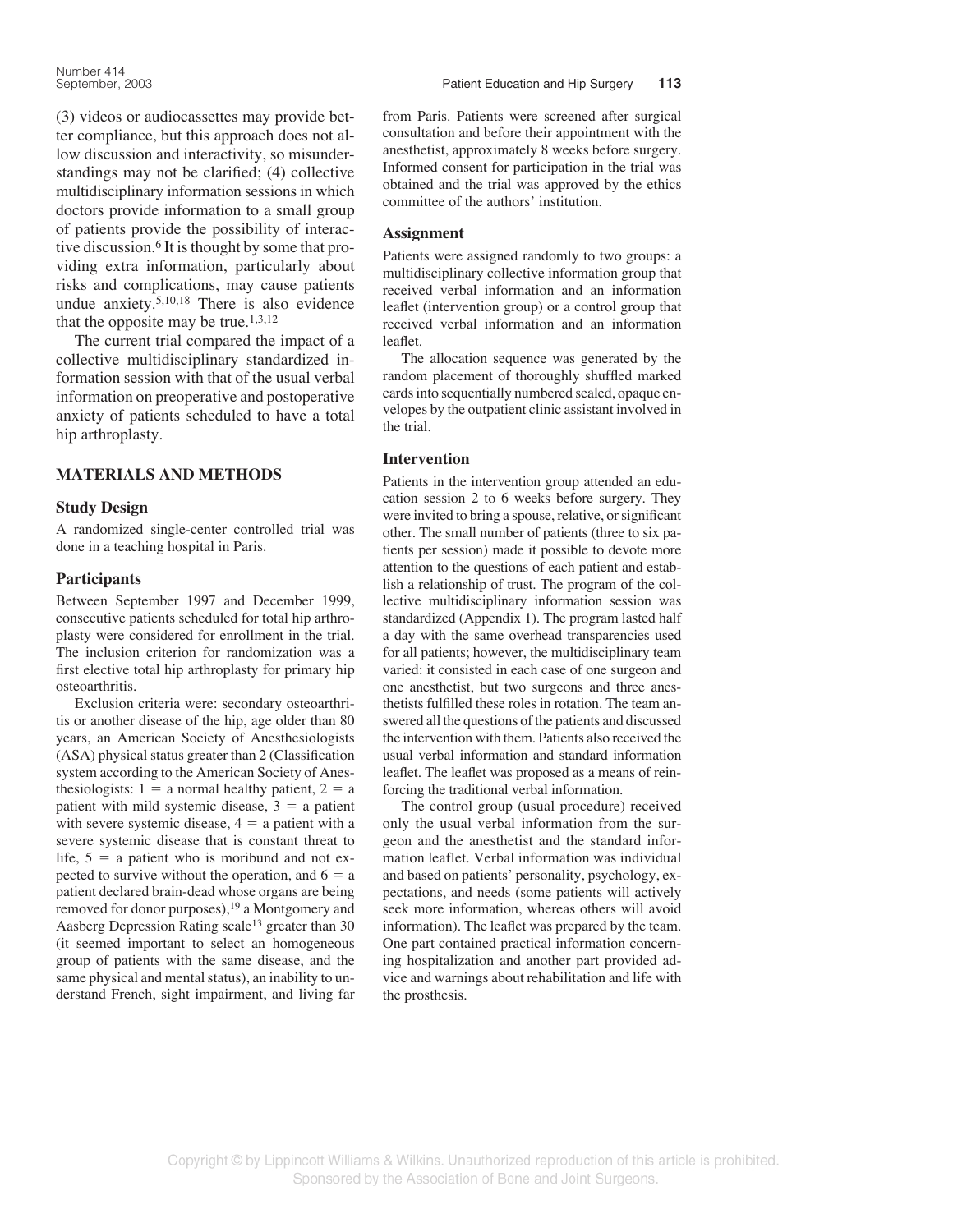#### **Measures**

#### *Baseline Measures*

Demographic data (gender, age, disease duration), and type of blood transfusion (autologous or not autologous) were collected. A self-evaluation functional score, health assessment questionnaire (20 questions),7 and the Montgomery and Aasberg Depression Rating Scale,<sup>13</sup> also were determined. In addition, each patient completed the Spielberger anxiety self-evaluation questionnaire (State-Trait Anxiety Inventory). The State-Trait Anxiety Inventory is an instrument for measuring anxiety in adults.17 This questionnaire is designed to assess an individual's momentary or situation-associated anxiety. The French validated translation of the questionnaire was used.16 The State-Trait Anxiety Inventory consists of 40 items and has two parts: the state scale and the trait scale. The Trait Anxiety Inventory reflects how people generally feel all the time. The State Anxiety Inventory assesses feelings of apprehension, tension, nervousness, and worry in terms of how respondents feel right now. Possible scores range from 0 to 80, with a score of 20 indicating low anxiety and a score of 80 indicating high anxiety.

## **Main Outcome Measure**

The State Anxiety Inventory was administered the day before surgery and postoperatively (1 day and 7 days after surgery). The patients completed a selfevaluation questionnaire about their use of analgesic drugs (personal analgesic use diary). The day on which the patients were permitted to stand was the same for all patients (Day 2 after surgery). However, the day the patient was permitted to walk depended on the patient's pain, asthenia, anemia, anxiety, or contraindications related to the doctor's orders. Rehabilitation and length of hospital stay were recorded and a patient satisfaction score was determined (range, 0%–100%).

## **Statistical Analysis**

It has been suggested that a change in the State-Trait Anxiety Inventory score of as little as 5 points may be clinically relevant.<sup>10</sup> To detect such a change with 95% power (assuming a standard deviation of 8) the required sample size was calculated to be 50 patients in each group (Type 1 error  $= 0.05$ ).

The changes in anxiety scores with time were calculated for each patient by subtracting the results at baseline from those at followup. Data were

reported as mean percentages  $\pm$  standard deviation. The main variables of interest (anxiety scores, day the patient could stand), followed a reasonably normal distribution. Therefore, parametric statistical methods were used to assess relationships between variables: t test (two groups and pairwise test) and chi square tests. The difference between the two groups in change in scores was calculated with 95% confidence intervals. The conventional level 0.05 was used for the first type error  $(\alpha)$ .

The differences between the groups with time were analyzed statistically using a multiple regression model to adjust for several baseline characteristics and to account for the effect of regression toward the mean. Multiple regression models also were used to compare groups for analgesic treatment, day on which the patient stood, and discharge.

The analysis was done on an intention to treat basis.

## **RESULTS**

One hundred of the 201 patients initially screened were enrolled in the trial. Twenty-five patients declined participation (professional activities, participation in a study, or no need for further information) and 76 patients were excluded from the trial (exclusion criteria).

Forty-eight patients were assigned to the information leaflet plus collective multidisciplinary information session Group 1 and 52 patients were assigned to the usual verbal information plus information leaflet group (control Group) (Fig 1). All but one patient (control group) completed the trial. This patient withdrew from the study refusing to complete the State Anxiety Inventory after surgery (a preoperative State Anxiety Inventory score was obtained).

## **Characteristics of Patients**

The characteristics of the patients are shown in Table 1. Despite randomization, there were differences between the groups with respect to gender (there were more women in the control group), baseline Trait Anxiety Inventory, and depression score (patients in the intervention group initially were more anxious and depressed).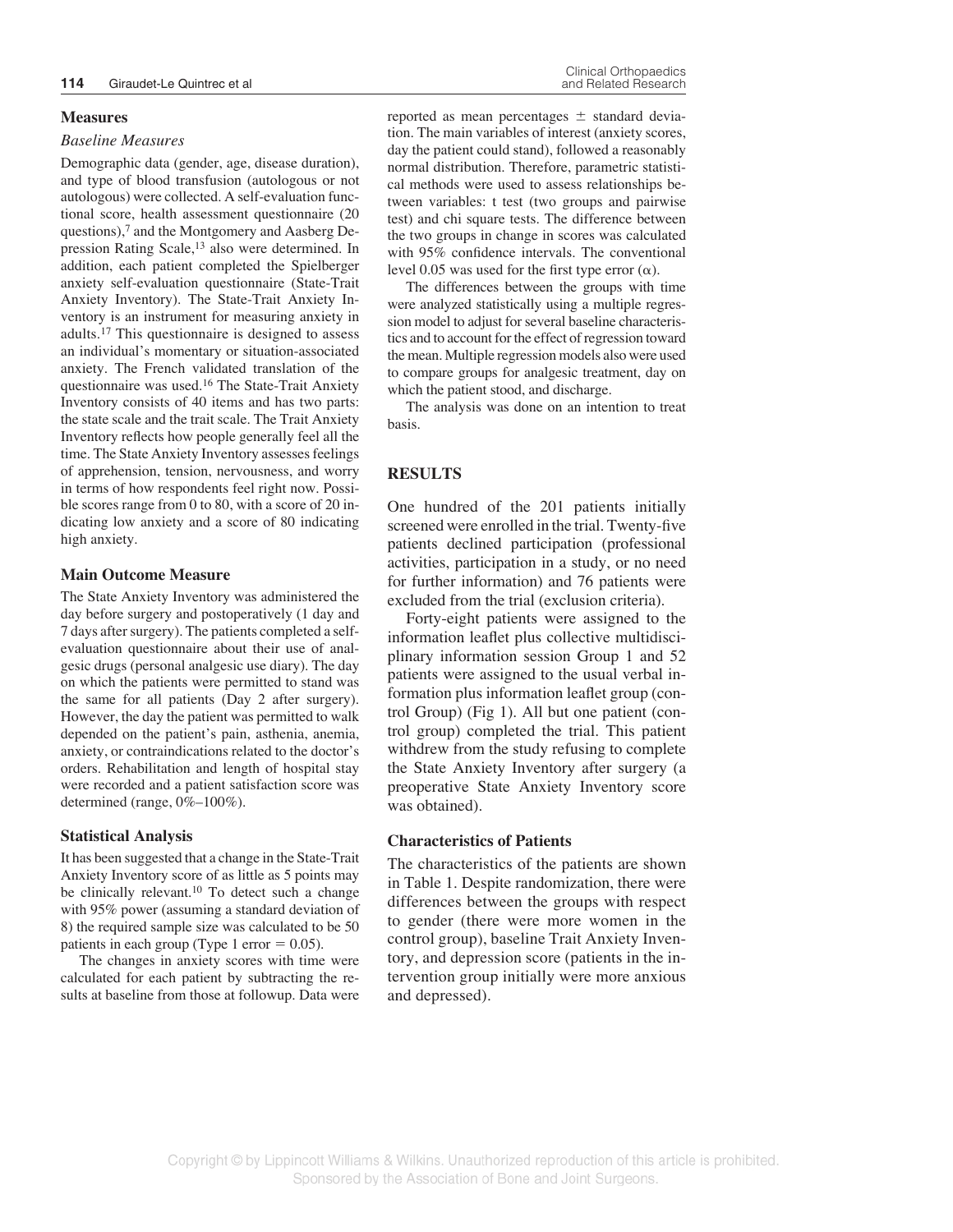| Patients scheduled for a total hip arthroplasty |
|-------------------------------------------------|
|                                                 |

 $n = 201$ 

| Patients who declined participation | Patients excluded from the trial |
|-------------------------------------|----------------------------------|
| $n = 25$                            | $n = 76$                         |

| Randomization |  |
|---------------|--|
|               |  |

| Control group<br>(information leaflet) | Intervention group<br>(collective multidisciplinary<br>information session) |
|----------------------------------------|-----------------------------------------------------------------------------|
| $n = 52$                               | $n = 48$                                                                    |

| <b>Followed Up</b> | <b>Followed Up</b>     |
|--------------------|------------------------|
| $n = 52$           | $n = 48$<br>---------- |

| Withdrew                                            | Withdrew |
|-----------------------------------------------------|----------|
| $\mathbf{u}$                                        | $n = 0$  |
| The parties of the contract of the contract company | $\cdots$ |

| Completed trial        | Completed trial |
|------------------------|-----------------|
| $n = 51$<br>. <b>.</b> | $n = 48$        |

**Fig 1.** This figure shows the study design: screening, selection, distribution of the patients in the two different groups, and followup.

## **Outcome Results**

*Anxiety*

The differences in anxiety scores at each point during followup are shown in Table 2. The difference between groups was in favor of the intervention group but was not statistically

significant in univariate analysis:  $p = 0.08$ , difference  $=$  -3.56; 95% confidence level,  $-7.56$  to  $+0.45$ . In multivariate analysis adjusted for gender, initial trait and state anxiety scores, depression score, health assessment questionnaire score, and autologous blood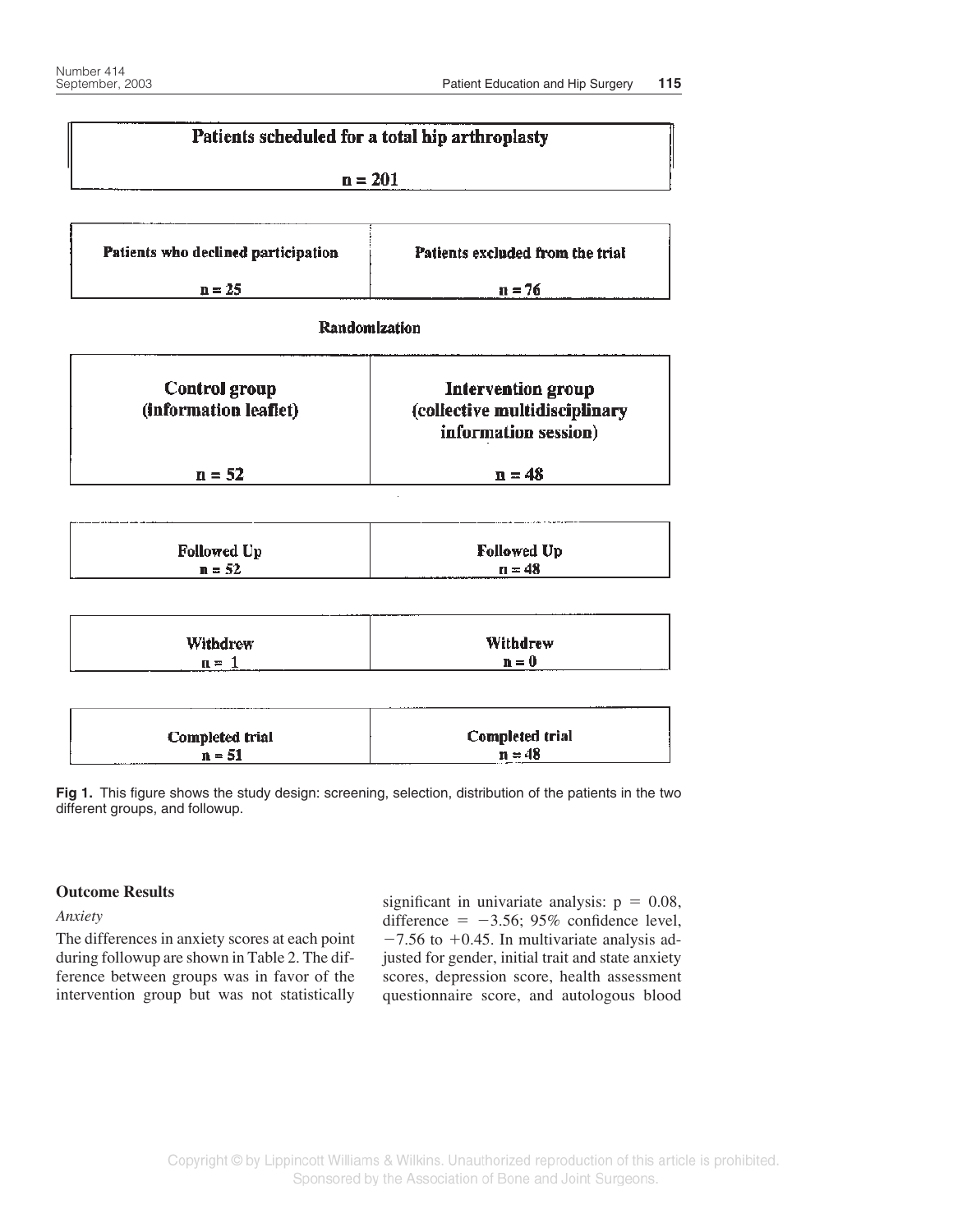# **TABLE 1. Characteristics of Participants at Baseline**

| <b>Characteristics of Patients</b>                                       | <b>Interventional</b><br>Group<br>$(n = 48)$ | Control<br>Group<br>$(n = 52)$ | p Value* |
|--------------------------------------------------------------------------|----------------------------------------------|--------------------------------|----------|
| Age at surgery (years) – (mean $\pm$ standard deviation)                 | 62.7(8.8)                                    | 64.3 (9.5)                     | 0.37     |
| Gender                                                                   |                                              |                                |          |
| Male $(n, %)$                                                            | 24 (50)                                      | 20 (38)                        | 0.31     |
| Female (n, %)                                                            | 24 (50)                                      | 32(62)                         |          |
| Height (m) – (mean $\pm$ standard deviation)                             | 165.7 (17.4)                                 | 166.8 (10.0)                   | 0.72     |
| Weight (kg) – (mean $\pm$ standard deviation)                            | 73.5 (13.7)                                  | 71.7 (14.1)                    | 0.51     |
| Progression of osteoarthritis (months) – (mean $\pm$ standard deviation) | 68.9 (85.7)                                  | 59.5(91.4)                     | 0.59     |
| Previous surgery (n, %)                                                  | 3(6)                                         | 4(7)                           | 1.00     |
| Side                                                                     |                                              |                                |          |
| Right $(n, %)$                                                           | 25 (52)                                      | 24 (46)                        | 0.68     |
| Left $(n, %)$                                                            | 23 (48)                                      | 28(54)                         |          |
| Depression score at enrollment (mean $\pm$ standard deviation)           | 6.7(5.6)                                     | 4.5(3.4)                       | 0.02     |
| Health assessment questionnaire score (mean $\pm$ standard deviation)    | 0.77(0.46)                                   | 0.83(0.37)                     | 0.38     |
| Autologous blood transfusion, (n, %)                                     | 41 (85)                                      | 42 (81)                        | 0.60     |
| Trait anxiety inventory score (mean $\pm$ standard deviation)            | 43.2 (8.6)                                   | 38.5(8.1)                      | 0.006    |
| State anxiety inventory score (mean $\pm$ standard deviation)            | 39.6 (11.0)                                  | 36.7(11.0)                     | 0.21     |

\*t test or chi square test

transfusion, there was a significant difference between groups: the patients in the intervention group were significantly less anxious just before surgery than the patients in the control group ( $-4.98$ ; 95% confidence interval,  $-8.62$ to  $-1.34$ ;  $p = 0.01$ ). However, the trend toward lower anxiety scores was not statistically significant after surgery.

## *Other Outcomes*

The difference in presurgery pain (visual analog scale) between groups was statistically

| <b>Outcome Results</b>                                                                     | <b>Interventional</b><br>Group<br>$(n = 48)$ | Control<br>Group<br>$(n = 52)$ | p Value* |
|--------------------------------------------------------------------------------------------|----------------------------------------------|--------------------------------|----------|
| Pain (visual analog scale) – (mean $\pm$ standard deviation)                               |                                              |                                |          |
| Before surgery                                                                             | 24(21)                                       | 35(29)                         | 0.04     |
| After surgery                                                                              | 21(18)                                       | 28(22)                         | 0.07     |
| State anxiety inventory score—differences from baseline<br>(mean $\pm$ standard deviation) |                                              |                                |          |
| Before surgery                                                                             | $-1.74(9.6)$                                 | $+1.81(9.6)$                   | 0.08     |
| After surgery                                                                              | $-2.65(10.77)$                               | $+0.63(12.39)$                 | 0.18     |
| Discharge                                                                                  | $-4.16(10.74)$                               | $-2.53(11.98)$                 | 0.51     |
| Complications (n, %)                                                                       | 9(18)                                        | 6(12)                          | 0.40     |
| Treatment                                                                                  |                                              |                                |          |
| Morphine (n, %)                                                                            | 4 (8)                                        | 5(9)                           | 1.0      |
| Psychotropes (n, %)                                                                        | 15 (31)                                      | 13 (25)                        | 0.49     |
| Standing (days) – (mean $\pm$ standard deviation)                                          | 2.6(0.6)                                     | 2.8(1.0)                       | 0.43     |
| Discharge (days) – (mean $\pm$ standard deviation)                                         | 8.1(2.5)                                     | 7.9(2.4)                       | 0.71     |
| Patient satisfaction (%) – (mean $\pm$ standard deviation)                                 | 91.6(16.0)                                   | 90.6(22.3)                     | 0.81     |

# **TABLE 2. Outcome Results**

\*t test or chi square test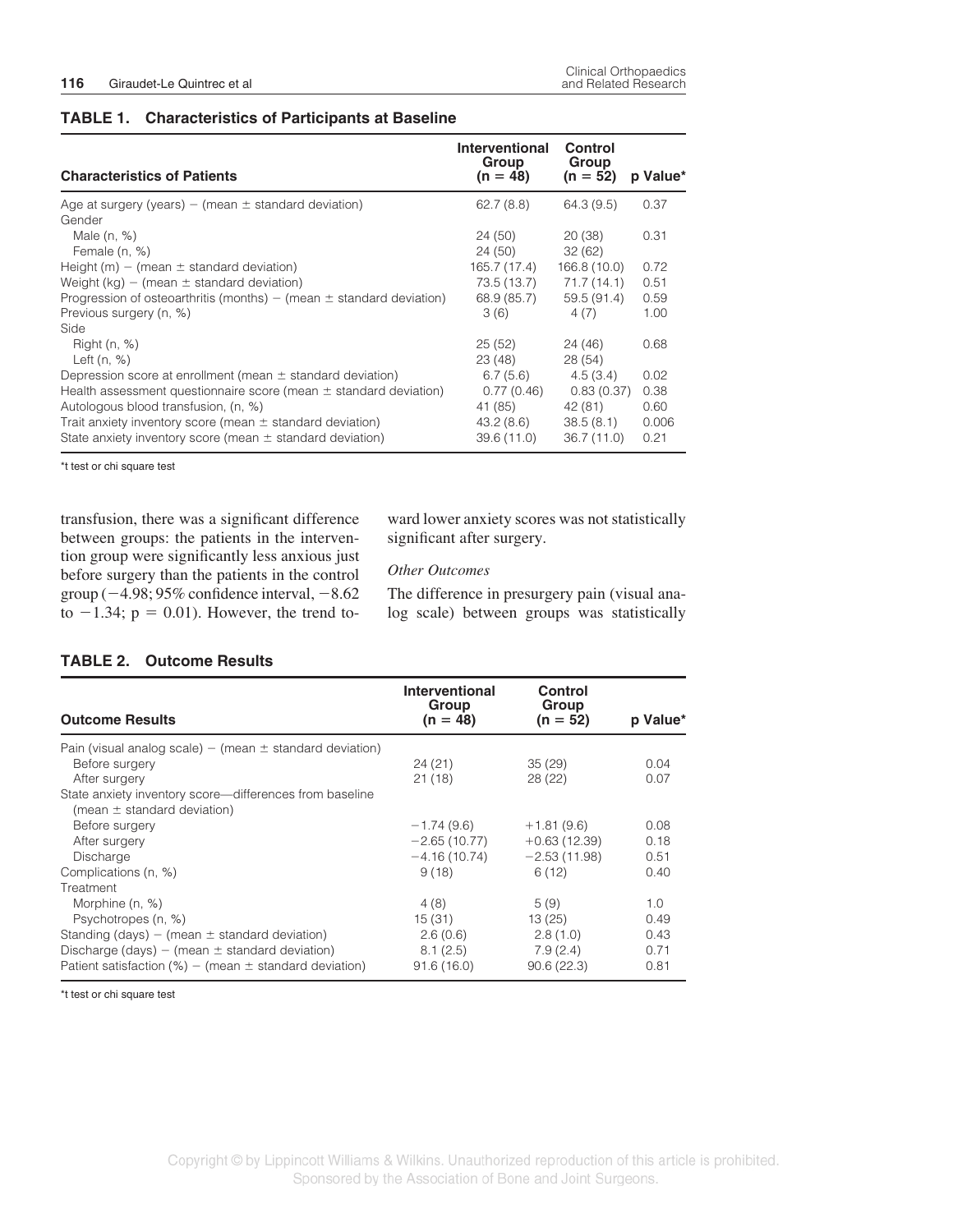significant in univariate analysis (Table 2): the mean presurgery pain score was  $24 \pm 21$  for the patients in the intervention group and 35  $\pm$ 29 for the patients in the control group ( $p =$ 0.04), and the mean pain score after surgery was  $21 \pm 18$  for the patients in the intervention group and  $28 \pm 22$  for the patients in the control group ( $p = 0.07$ ). In multivariate analysis (linear regression model), adjusting for gender, baseline trait and state anxiety, depression score, health assessment questionnaire score, and autologous blood transfusion, there was a significant difference between groups: the patients in the intervention group experienced significantly less pain before surgery  $(-14; 95\%$  confidence interval,  $-26$ to  $-2$ ; p = 0.02) and after surgery (-10; 95% confidence level,  $-20$  to  $-1$ ; p = 0.04).

The patients in the intervention group also stood sooner  $(-0.35; 95\%$  confidence interval,  $-0.72$  to  $+0.02$ ; p = 0.07) after adjustment for gender, baseline trait and state anxiety, depression score, health assessment questionnaire score, and autologous blood transfusion.

## **DISCUSSION**

The current study showed that a collective multidisciplinary information session 2 to 6 weeks before surgery may decrease pain before surgery and prevent an increase in anxiety before total hip arthroplasty.

In this study, attending an education program prepared the patients for the surgical procedure. They had a better idea of what to expect, met the team members, and had an interactive discussion with the team members. The patients also felt less pain, perhaps because they were less stressed and better prepared to cope with pain. Anxiety has been reported to increase sensitivity to pain and to reduce anxiety decreases complaints of pain.14 The patients also stood sooner, probably because of greater motivation: they understood the importance of walking soon after surgery and wanted to progress rapidly.

In previous studies, mostly done by anesthetists, numerous methods for controlling pain

and anxiety have been proposed<sup>14</sup>: preparatory information,8 cognitive coping skills or strategies, preparatory information, and some form of coping skill instruction or training,3,4 multifaceted cognitive behavioral treatment regimens, and stress-inoculation training.2 It has been shown that a full information leaflet increases the patient's knowledge<sup>11</sup> but with mixed results for anxiety: greater knowledge may decrease fear of the unknown, reduce presurgery anxiety, and improve recovery after surgery,15 or it may have no impact on presurgery anxiety.5 Written information is effective in only a proportion of patients because it requires at least basic literacy and motivation to read the leaflet. Visual information provided by video has been shown to have a positive effect on anxiety and knowledge<sup>12</sup> of patients before having colonoscopy and preoperative anxiety has been shown to be reduced by supplying additional anesthesia information in printed and video format.1

Several aspects of this information program may have contributed to its success: the homogeneous group of patients (severe inclusion criteria) and the long preparation of the standardized program. Such a program cannot be proposed for everybody (collective session, duration of the session). The excluded patients probably would have been more likely to benefit from this education program (bad physical status or bad health mental status with a high level of anxiety and many questions). Before proposing this collective multidisciplinary information session, a group of patients were interviewed to identify the questions to develop. In addition, a large staff from various disciplines was brought together to discuss and write the final overhead transparencies, which then were tested before use with the study patients. Three anesthetists and two surgeons highly involved in education took part in the sessions with the other members of the multidisciplinary team (rheumatologist, physiotherapist, psychiatrist). Their cooperation and availability increased patient confidence and motivation, and provided the small number of patients selected to attend the session (person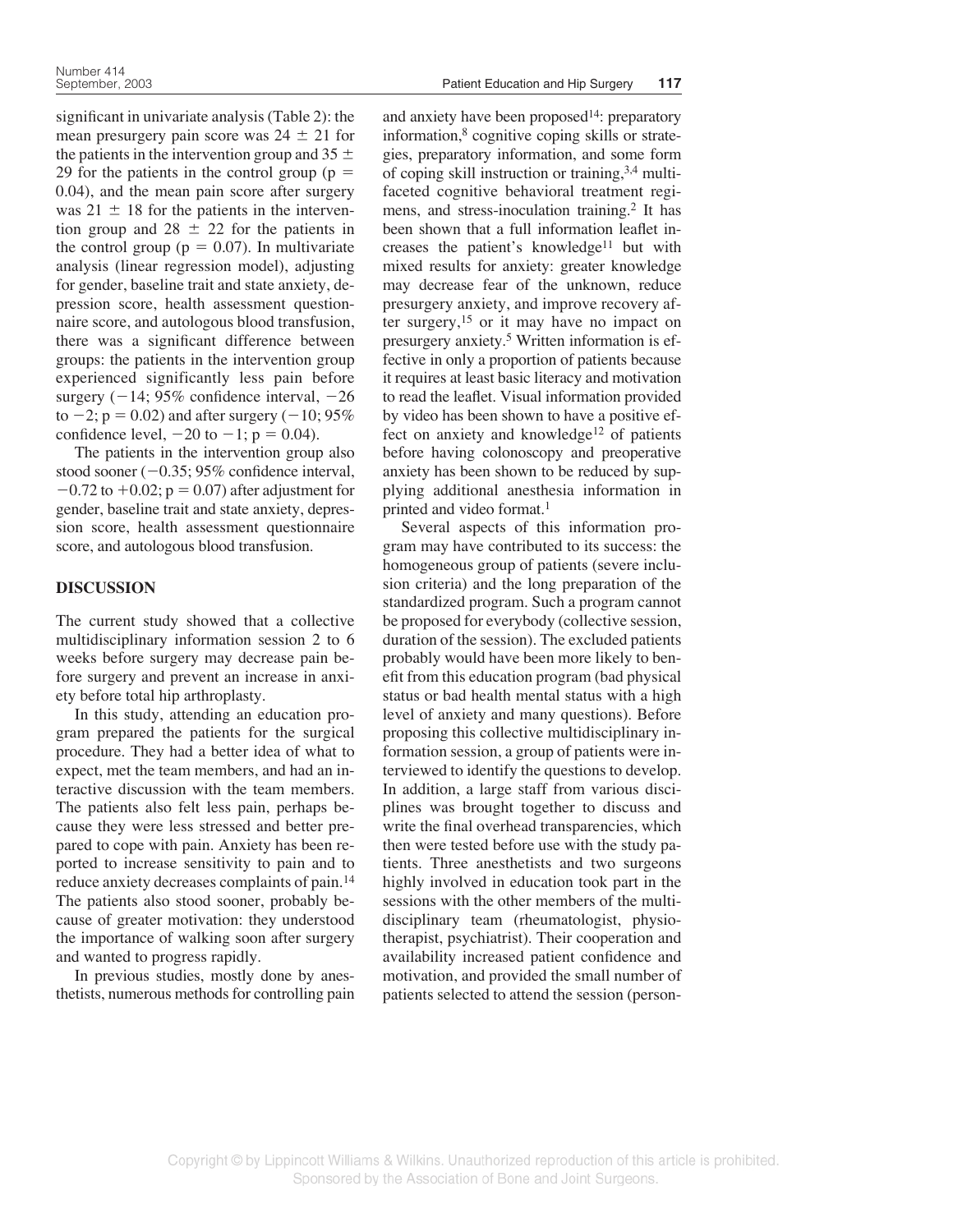alized information for no more than six patients at each session), with the possibility of asking questions (the program tried to demystify joint replacement surgery by answering as many questions as possible).

However, it is difficult to know which part of this multicomponent program was the most useful for the patient and the most important for reducing anxiety (intervention of surgeon, anesthetist, rheumatologist, physiotherapist, psychiatrist) and to determine the optimal size of patient groups.

The program did not affect complications after surgery, analgesic treatments, or time of discharge. These results are not consistent with those of previous studies, showing an improvement in postoperative recovery<sup>11</sup> or a reduction in costs with a decrease in the length of hospital stay.15 This lack of difference may be partly attributable to the length of stay already being very short for all patients at the orthopaedic unit, and partly attributable to the postoperative period which is different in terms of patient psychology and expectations. It also may be attributable to the absence of coping or behavioral strategies in the information program.

The current study has limitations. The study was unblinded but outcome criteria were assessed by patients by means of self-evaluation questionnaires. Moreover, despite randomization, there were differences between the groups in gender, baseline trait anxiety inventory score, and depression score. However, the differences between the groups regarding the outcome criteria cannot be explained by an imbalance in sociodemographic characteristics as multivariate analysis, controlling for all potentially confounding variables, left the estimation and probability value unchanged. Finally, the samples had limited size and the differences observed were just below the level of statistical significance.

The current study showed the value of developing alternative information approaches for informing patients and answering their questions. Group discussion with the care team seems to be useful. Optimization of collective multidisciplinary information sessions, with the participation of a patient representative who has had joint replacement surgery, and a personalized interview with a nurse responsible for patient information might improve the quality of postoperative care.

Additional research is required to conform the effect of this type of interactive multidisciplinary collective approach, in particular medium- and long-term evaluations (patient adherence to rehabilitation, infection or luxation prevention, long-term effect on the outcome of total hip arthroplasty, and quality of life with a prosthesis) and cost-effectiveness studies should be done.

# **APPENDIX 1 - THE EDUCATIONAL SESSION**

# **1-Osteoarthritis of the hip: Rheumatologist's part (half an hour).**

Presentation of the team

- Normal anatomy of the hip and osteoarthritis of the hip
- Explanation of the disease, risk factors, disease process, and its consequences
- Principle and benefit of total hip arthroplasty
- Duration of hospitalization, sequence of events associated with hospitalization
- Practical details concerning hospitalization (telephone numbers, furniture, contention, socks, crutches, discharge arrangements, what to bring to the hospital)
- Patient's questions

## **2-Surgery: Orthopaedic surgeon's part (half an hour).**

- Surgical replacement procedure: prosthesis used, technique (trochanteric osteotomy), and demonstration of materials, radiographs
- Duration of the surgery
- Potential complications and risks of the surgery (dying, dislocation, infection, nerve injury, loosening, heterotopic ossification) and prevention
- Scar, wound precautions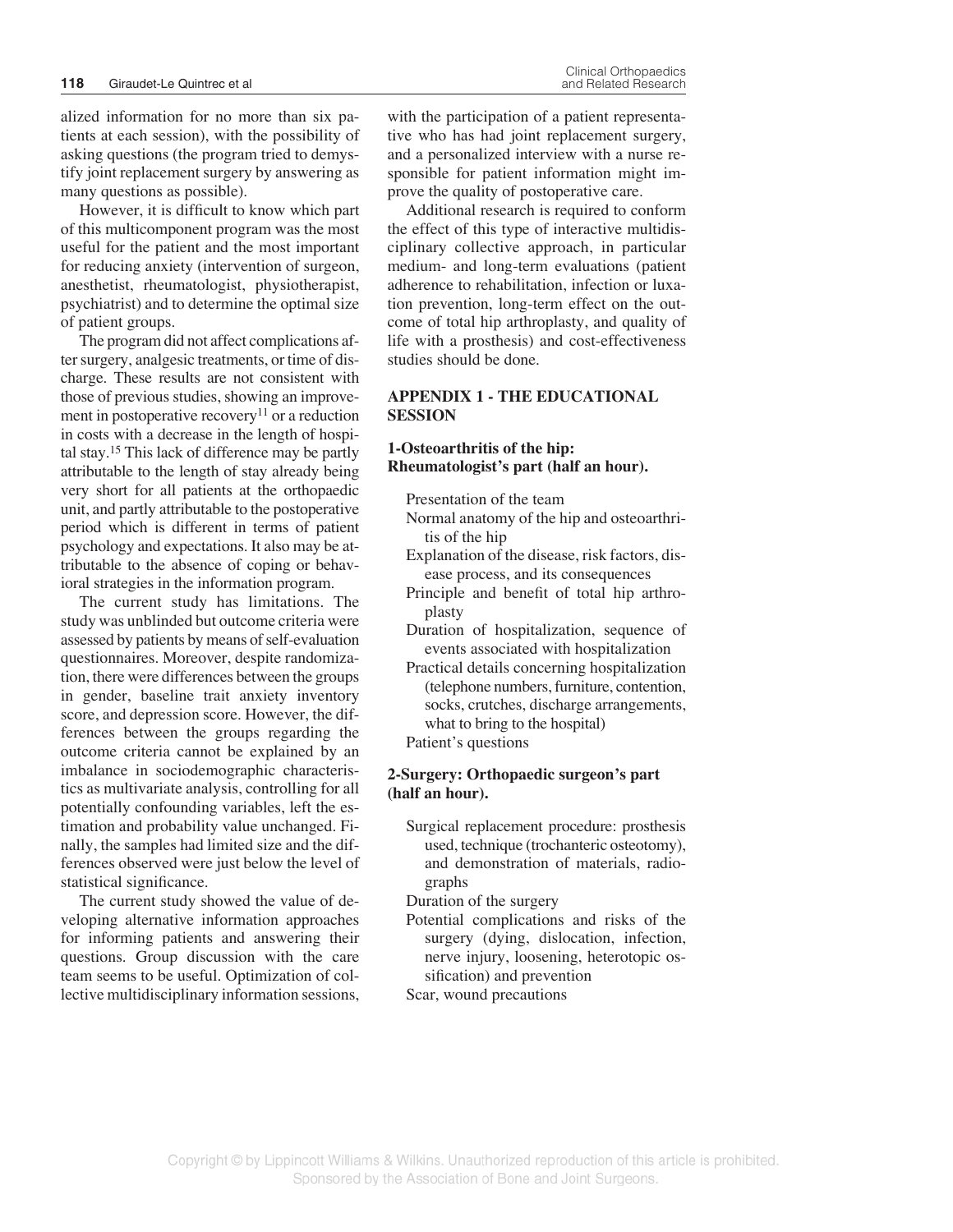Time that it takes before the hip surgery ceases to be the focus of the patient's life

The importance of regular followup with the surgeon (loosening and wear) Protection against infection

Patient's questions

## **3-Anesthesia: Anesthetist's part (half an hour).**

- Preparation for anesthesia (autologous blood transfusion, laboratory tests, cardiac preparation, avoiding drugs)
- Preanesthesia visit, postoperative course, and monitoring equipment

Postanesthesia care unit

- The anesthetic procedure: type of anesthesia, anesthetic drugs, duration, loss of control
- Potential complications and risks (dying, cardiac, pulmonary, brain injuries, bleeding, pain)
- Postoperative pain control
- Unpleasant side-effects (bedrest, sleeping difficulties, nausea, suction, bladder catheter)
- Deep vein thrombosis prevention
- Postoperative drugs (pain medication, nonsteroidal antiinflammatory drugs, anticoagulation therapy, precautions) Nutrition and blood sample

Patient's questions

## **4-Rehabilitation: Physiotherapist's part (half an hour).**

- Rehabilitation procedure (bedrest, sitting up, exercises, beginning to walk, walker, dangerous movements, stair climbing)
- Rehabilitation period (going home or to a specific center: necessity, duration, physiotherapy)

The role of social workers

Bathing, driving, sports participation Sexual activities

Patient's questions

# **5-Patients' questions: Psychiatrist's and rheumatologist's part.**

Discussion with the patients: personal patient wait, physical and emotional preparation, benefits of total hip arthroplasty, personal or collective problems, longterm precautions

#### **Acknowledgments**

The authors thank Françoise Martin for involvement and assistance in the study, and Dr Philippe Clement, who died during the study. The authors also thank the surgeons of the Orthopaedic Unit for providing the patients for the trial (Michel Mathieu, Marcel Kerboull), the nursing staff for the use of facilities, Muriel Scheuer for preparing data for statistical analysis, and Thierry Bellec for preparation of the reference list.

#### **References**

- 1. Bondy LR, Sims N, Schroeder DR, Offord KP, Narr BJ: The effect of anesthetic patient education on preoperative patient anxiety. Reg Anesth Pain Med 24:158–164, 1999.
- 2. Chapman CR, Cox GB: Anxiety pain and depression surrounding elective surgery: A multivariate comparison of abdominal surgery patients with kidney donors and recipients. J Psychosom Res 21:7–15, 1977.
- 3. Egbert LD, Battit GE, Turndorf H, et al: The value of the preoperative visit by an anesthetist. JAMA 185:553–555, 1963.
- 4. Egbert LD, Battit GE, Welch CE, et al: Reduction of post-operative pain by encouragement and instruction of patients. N Engl J Med 270:825–827, 1964.
- 5. Garden AL, Merry AF, Holland RL, Peties KJ: Anesthesia information: What patients want to know. Anesth Intens Care 24:594–598, 1996.
- 6. Giraudet-Le Quintrec JS, Kerboull L, NGuyen-Vaillant MF, et al: Consultations éducatives: Evaluation de leur rôle éducatif à court et à moyen terme. Rev Rhum 63:553–558, 1996.
- 7. Guillemin F, Briançon S, Pourel J: Mesure de la capacité fonctionnelle dans la polyarthrite rhumatoïde: Adaptation française du Health Assessment Questionnaire (HAQ). Rev Rhum 58:459–565, 1991.
- 8. Johnson JE, Rice VH, Fuller SS, et al: Sensory information, instruction in coping strategy and recovery from surgery. Res Nurs Health 1:4–8, 1978.
- 9. Johnston M: Anxiety in surgical patients. Psychol Med 10:145–152, 1980.
- 10. Kerrigan DD, Thevasagayam RS, Woods T, et al: Who's afraid of informed consent. BMJ 306:298–300, 1993.
- 11. Klafta JM, Roizen MF: Current understanding of patient's attitudes toward and preparation for anesthesia: A review. Anesth Anal 83:1314–1321, 1996.
- 12. Luck A, Pearson S, Maddern G, Hewett P: Effects of video information on precolonoscopy anxiety and knowledge: A randomized trial. Lancet 354:2032–2035, 1999.
- 13. Montgomery SA, Aasberg M: A new depression scale designed to be sensitive to change. Br J Psychiatry 134:382–389, 1979.
- 14. Reading AE: The short-term effects of psychological preparation for surgery. Soc Sci Med 13:641–654, 1979.